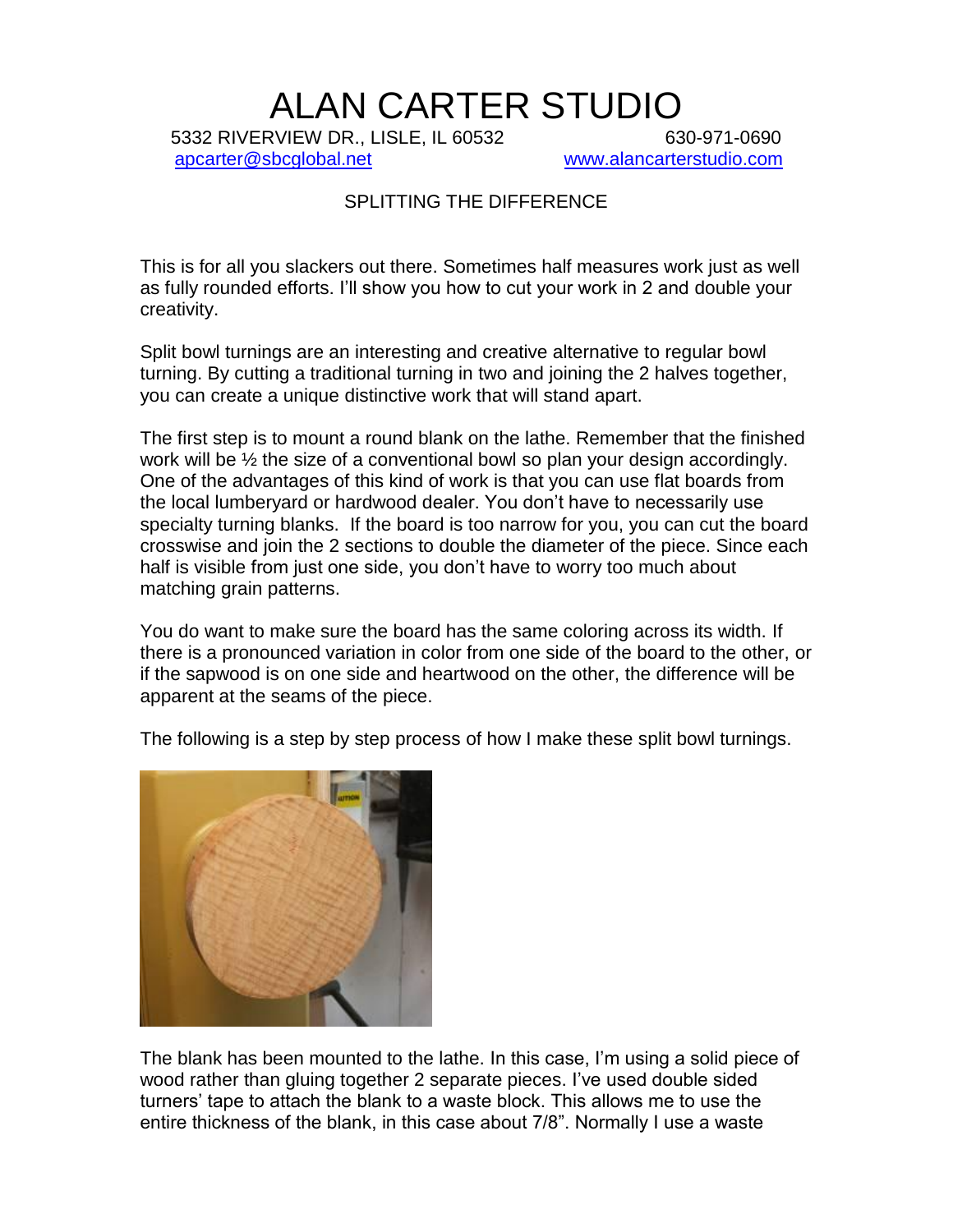block around 1/3 diameter of the blank itself. It's important to use double sided tape made for turning. Carpet tape will only work on small pieces where there's not much chance of the blank flying off the lathe. If in doubt, err on the side of caution. Be aware, though, that this stuff holds really, really well and sometimes it takes a lot of patience to release the turning from the waste block, especially if it's a little thin. Experience will show you how much tape to use.



This is a side view of the blank mounted on the lathe. It's important to note that the side of the blank facing the headstock will become the outside of the vessel, the opposite of the way you normally turn a bowl.



I've drawn up the tailstock live center to secure the blank. Since the blank is held in place with just the double sided tape, I don't want to take any chances that it will fly off the lathe. Now I'll turn the blank round and start working on the general outside shape.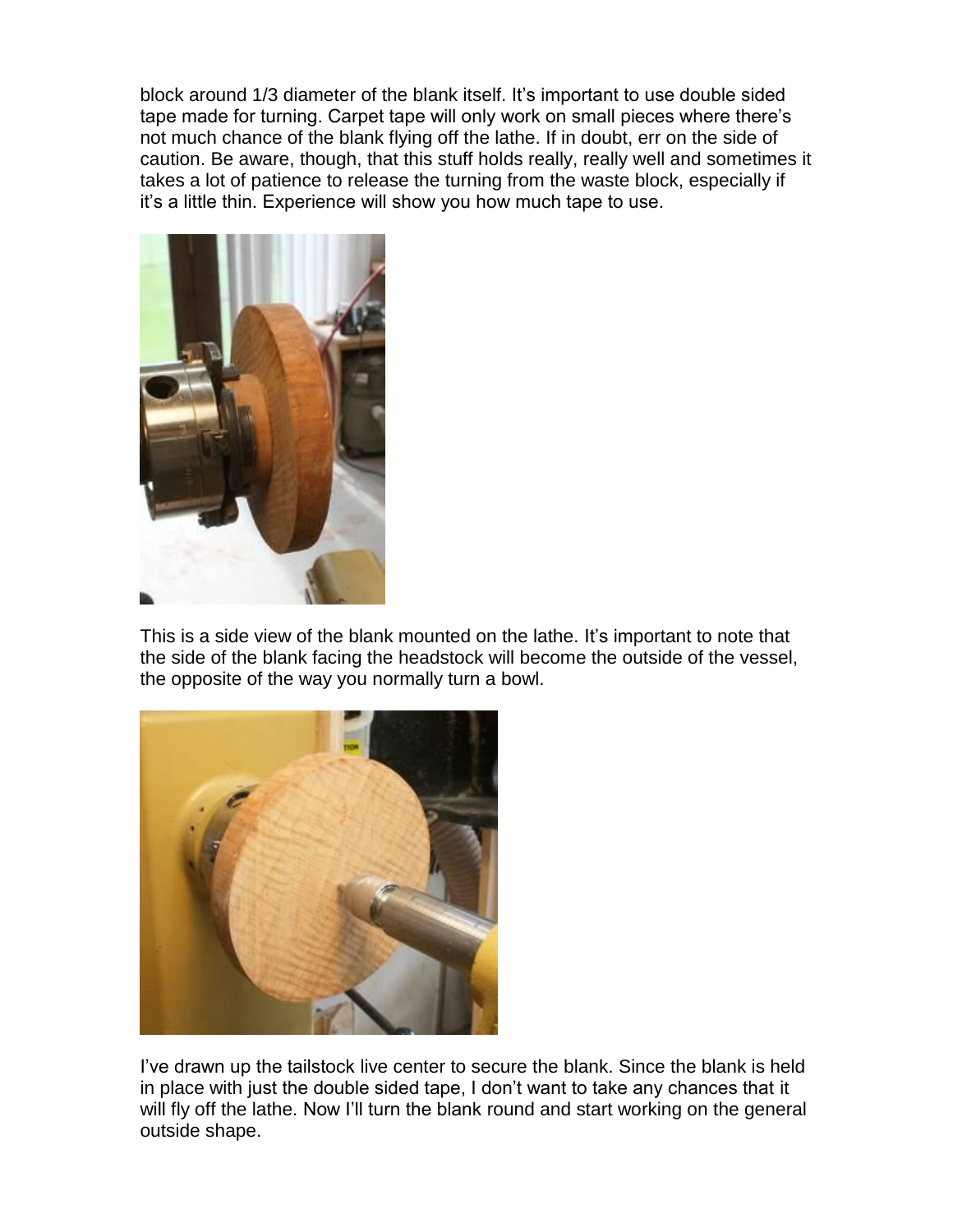

Here I've roughed out the outside of the vessel, up the point where it reaches the mounting block.



Most of the inside of the vessel has been turned away. Note also that I've kept the tailstock engaged for safety reasons. I don't want to take a chance of the turning coming loose from pressure placed on the outer edges of the bowl where there's no backing support.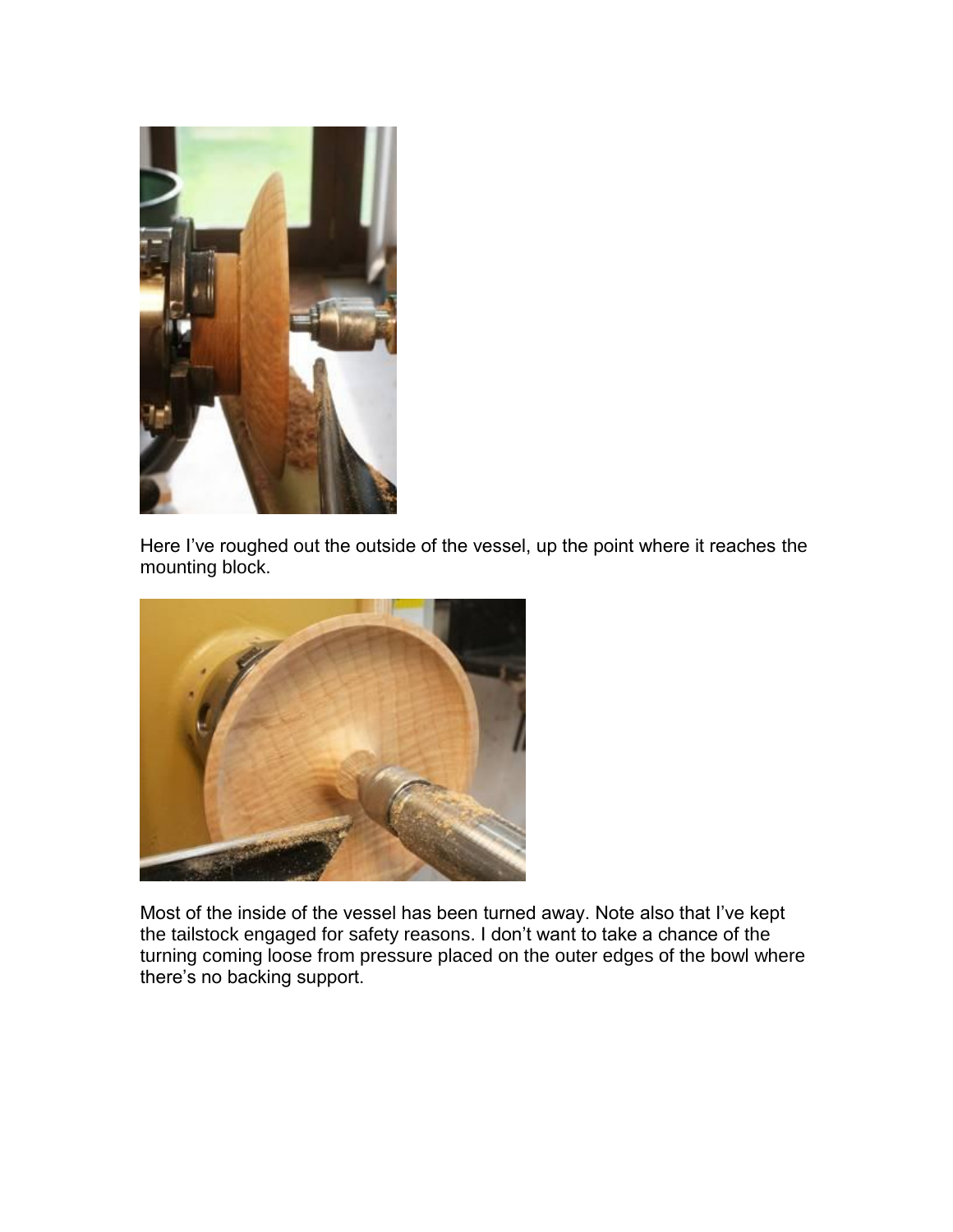

The inside of the vessel has been turned with a wall thickness of around 3/16". The thickness isn't critical. It should be thin enough to resist cracking and give the finished piece a light feel but you don't have to try to impress anyone with how thin you can make the walls. Since it'll be covered completely when assembled, there's no need to do any sanding. Note that the rim is fairly wide to provide an adequate gluing surface.



I've now reversed the blank and mounted it to a set of Coles jaws. This will allow me to finish turn the outer face without having to use an elaborate vacuum chucking system and I can leave the tailstock out of the way. You could also make a large jam chuck, but the Coles jaws are much simpler to set up.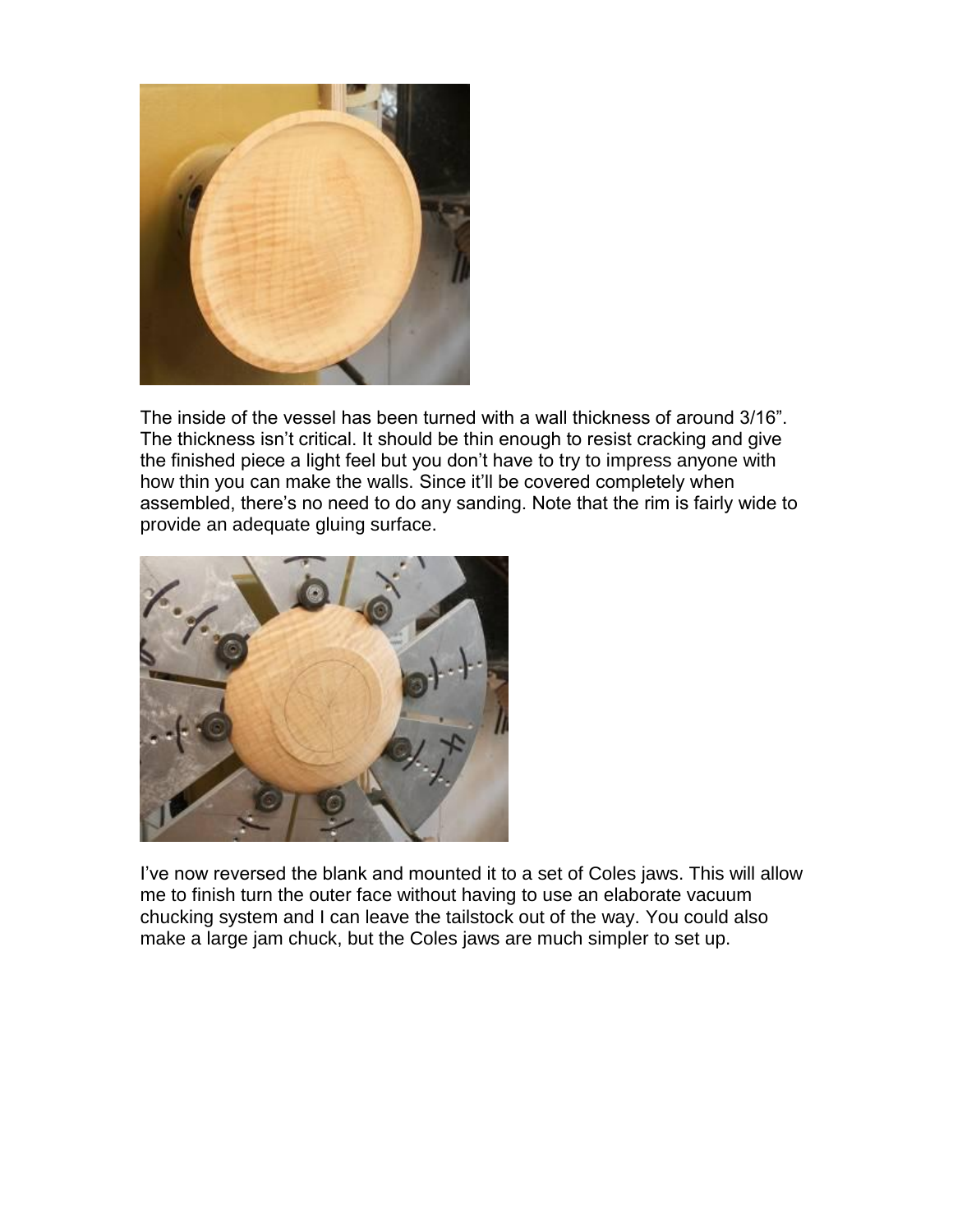

The outside of the vessel has been turned to its final shape. The goal is to maintain an even curve around the bowl since it'll be visible once the top is glued on.



I've added a set of grooves and lines. The grooves are an incised detail and the lines mark the area that'll be textured. I use a parting tool ground down on the sides to make it very thin, around 1/32", where it enters the wood. You can use a skew instead, but there's less chance of the tool catching and skating along the surface with the thin parting tool.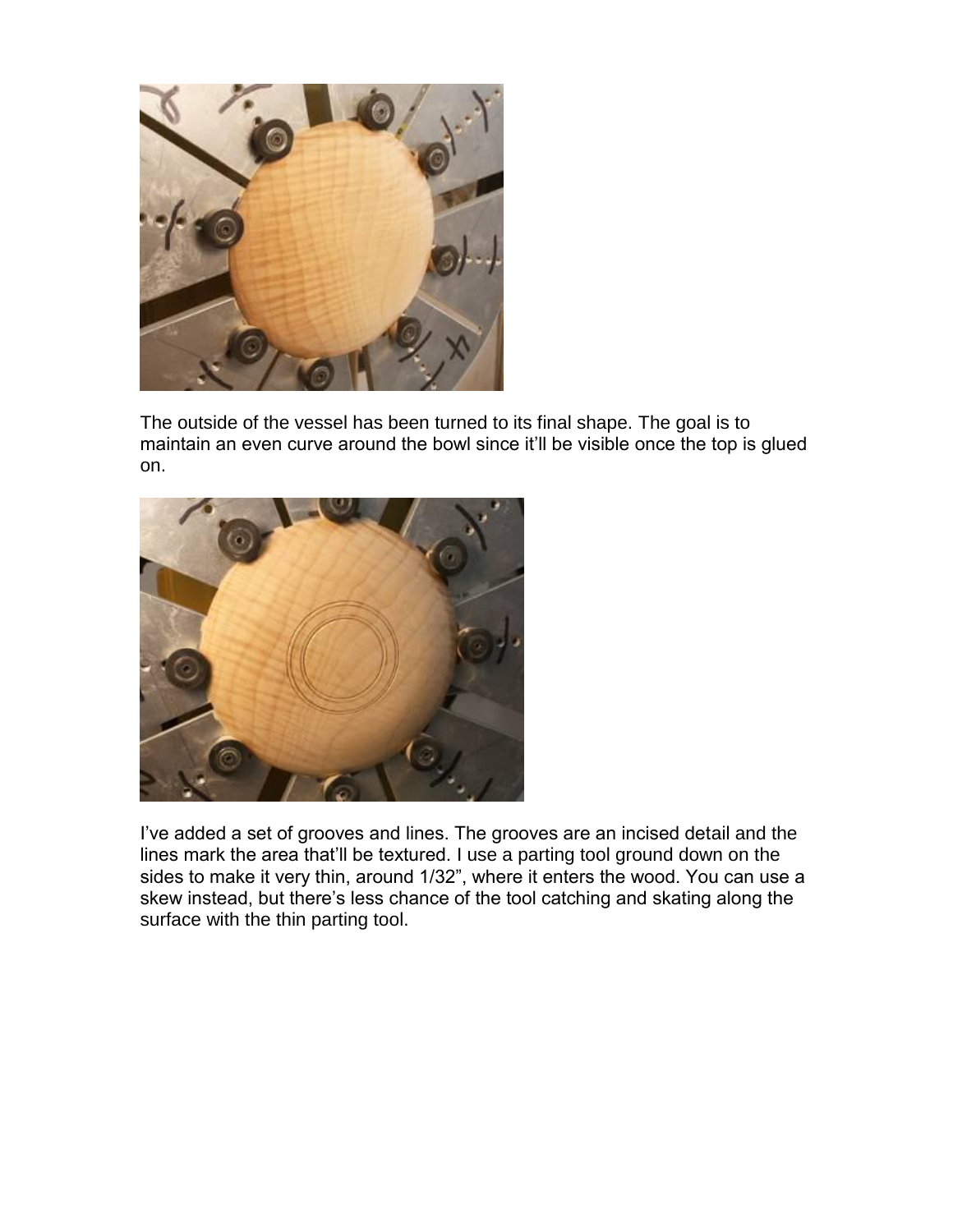

Now comes the tricky part. The vessel is ready to be cut in half. You want the cut edges to be as straight as possible. The best way to insure this is to make a carrier plate that will support the vessel as you cut it. The carrier plate is exactly the same width as the vessel. To accomplish this, I set the vessel on the table saw against the fence and adjust the fence until the teeth of the blade just brush the edge of the vessel. Because some table saw fences have a small gap at base, I place the vessel on a  $\frac{1}{4}$ " or so scrap piece of MDF so the edge will ride against the fence and not slip underneath it.

Once I have the fence at the right distance and locked in place, I cut the carrier plate from a piece of 1/8" or  $\frac{1}{4}$ " MDF or hardboard. I make it a little longer than the diameter of the vessel so it'll ride against the fence securely. Now you have a carrier plate that's exactly as wide as the diameter of the vessel.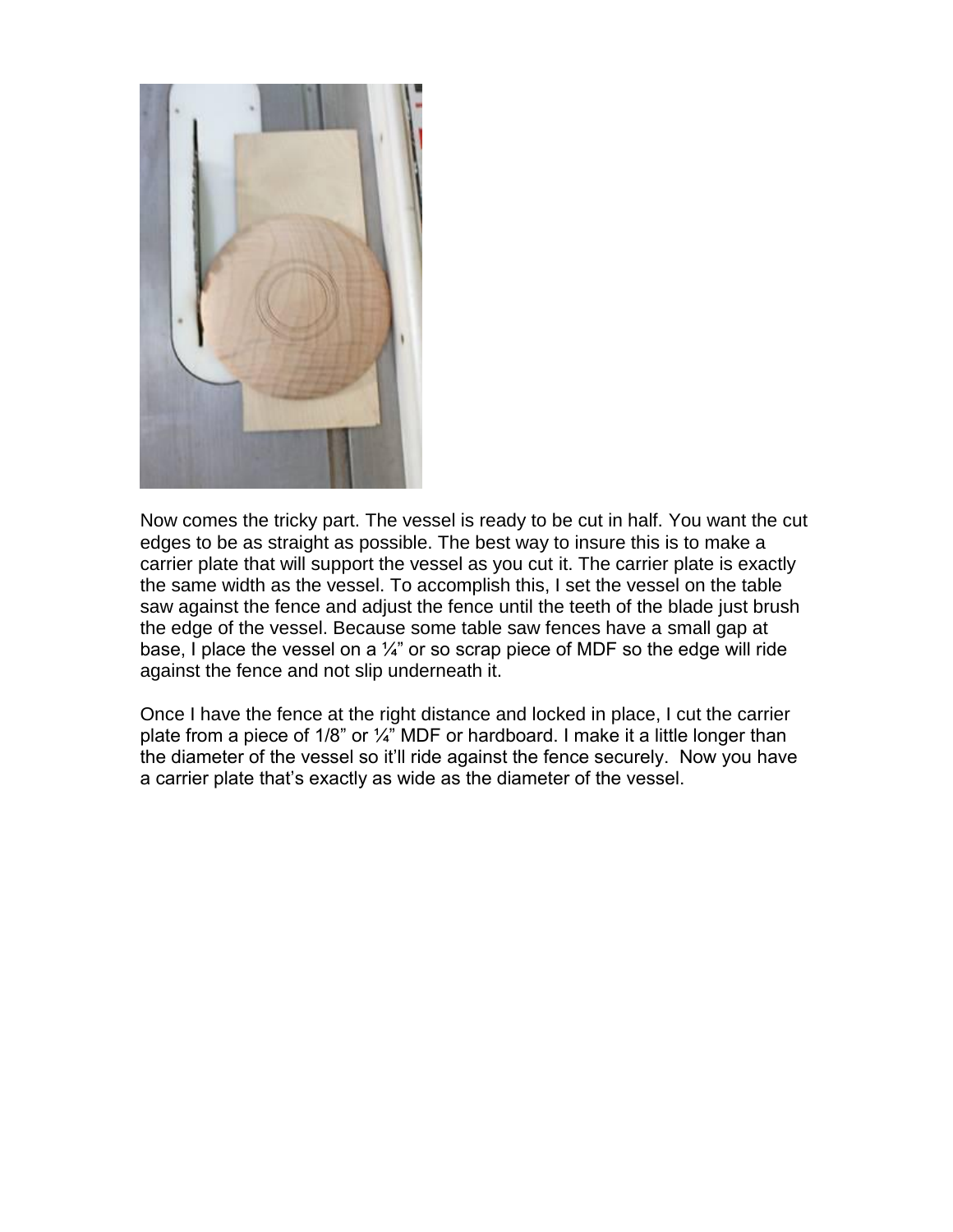

I then measure the width of the carrier plate, divide that number in half, and put a pencil mark at the halfway point. I find it easier to use a center zero ruler to find the center point than having to figure half of, say 7 5/32" for example. No math is necessary.



The vessel has been secured to the carrier with masking tape and is ready to go. This is a one-time operation so the masking tape will be more than sufficient to secure the vessel. Note that I've taped the area where the blade will cut. This will help control any chipout, especially at the back edge. Grain orientation is important here, and generally it's better to have the grain running the same direction as the saw cut.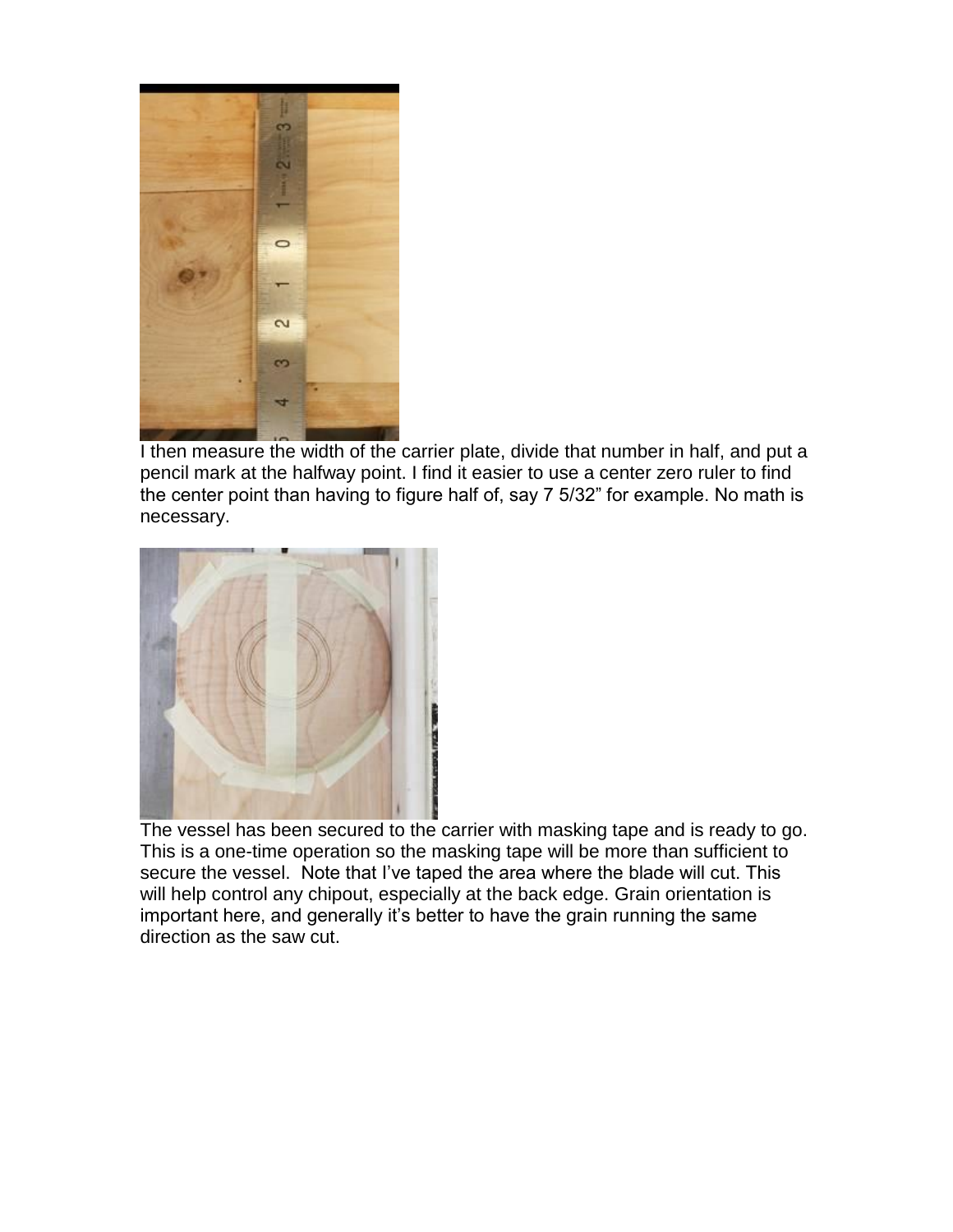

I then line it up with the saw blade so that the pencil mark visually splits the gullet of the blade in half. With just a 1/8" blade width, it's pretty easy to center the line. In places where a table saw can't be used, a bandsaw will work just as well. The thin kerf of the bandsaw blade makes it easy to align the pencil mark. Since a bandsaw won't give as smooth a cut as a tablesaw, some sanding may be necessary after the 2 halves of the vessel are glued together.



The vessel has now been cut in half. It's important to feed the carrier through the saw a steady rate to insure that the cut edges will be perfectly straight. If you change feed rates or stop partway through, you can get a slight dip in the cut edge. Or worse, you could get a nasty kickback. There's no danger of kickback with a bandsaw, but it's important to properly tune the saw to avoid blade drift. You want the cuts to be as centered and straight as possible.

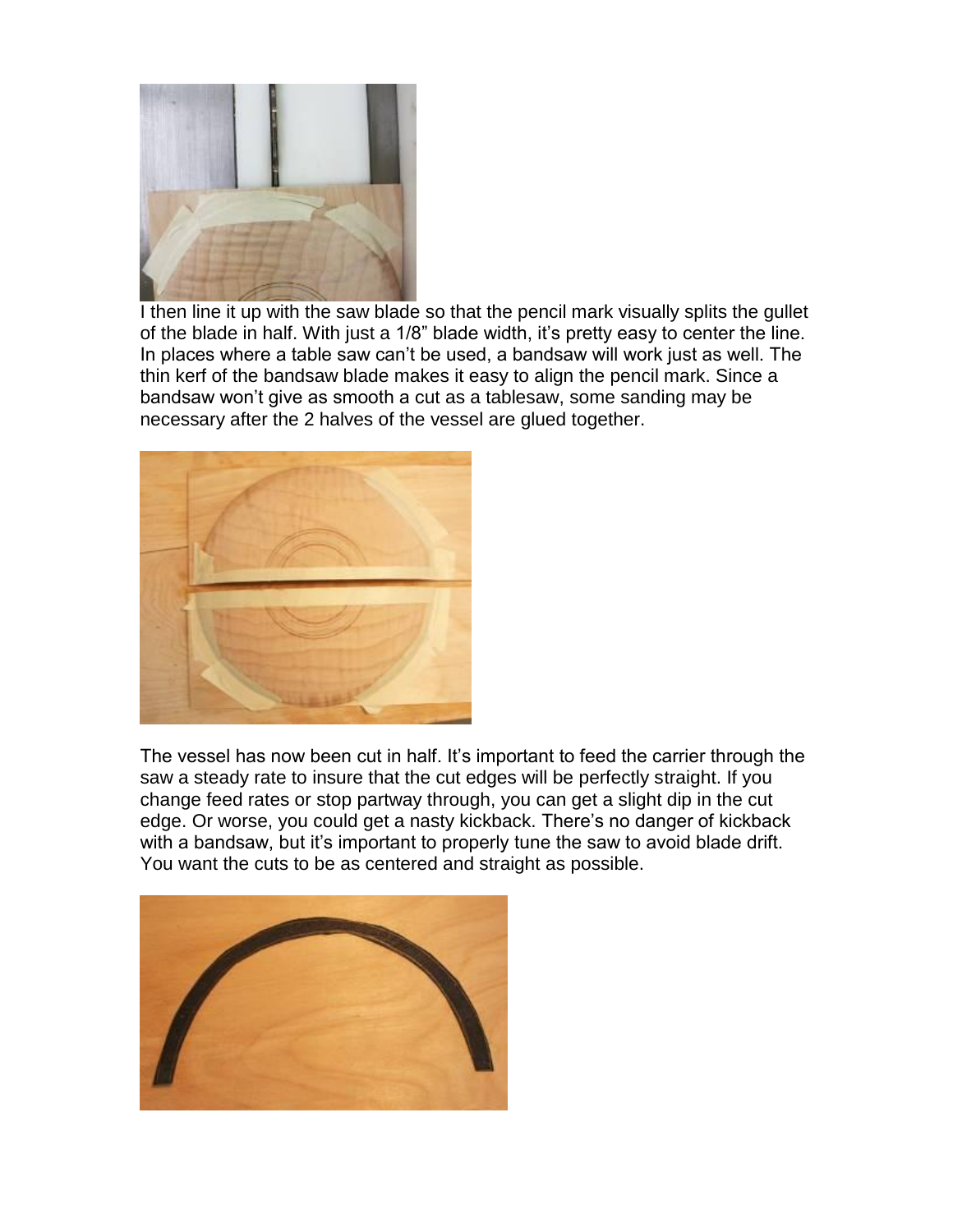This is a piece of black dyed veneer I cut to act as a detail strip where the 2 halves are joined. This strip also helps conceal the differences in grain pattern from one side to the other. On larger pieces, I'll use either multiple layers of veneer or solid wood cut to 1/16" or so thickness.



Once the vessel is cut in half, I proceed with whatever detailing I want, in this case a design made of pierced little "squiggles".



Once the detailing is done, I glue together the 2 halves with the divider strip in between. After I apply the glue, I hold the halves together, pressing down vertically on a flat surface to make sure the edges line up and then clamp the halves together until the glue sets. Lightly sand the edges on a piece of sandpaper mounted on a flat surface to insure that the edges and seams are perfectly aligned. Don't use too much pressure during sanding as this may slightly cup the edges. It isn't necessary to do any smoothing or finishing on the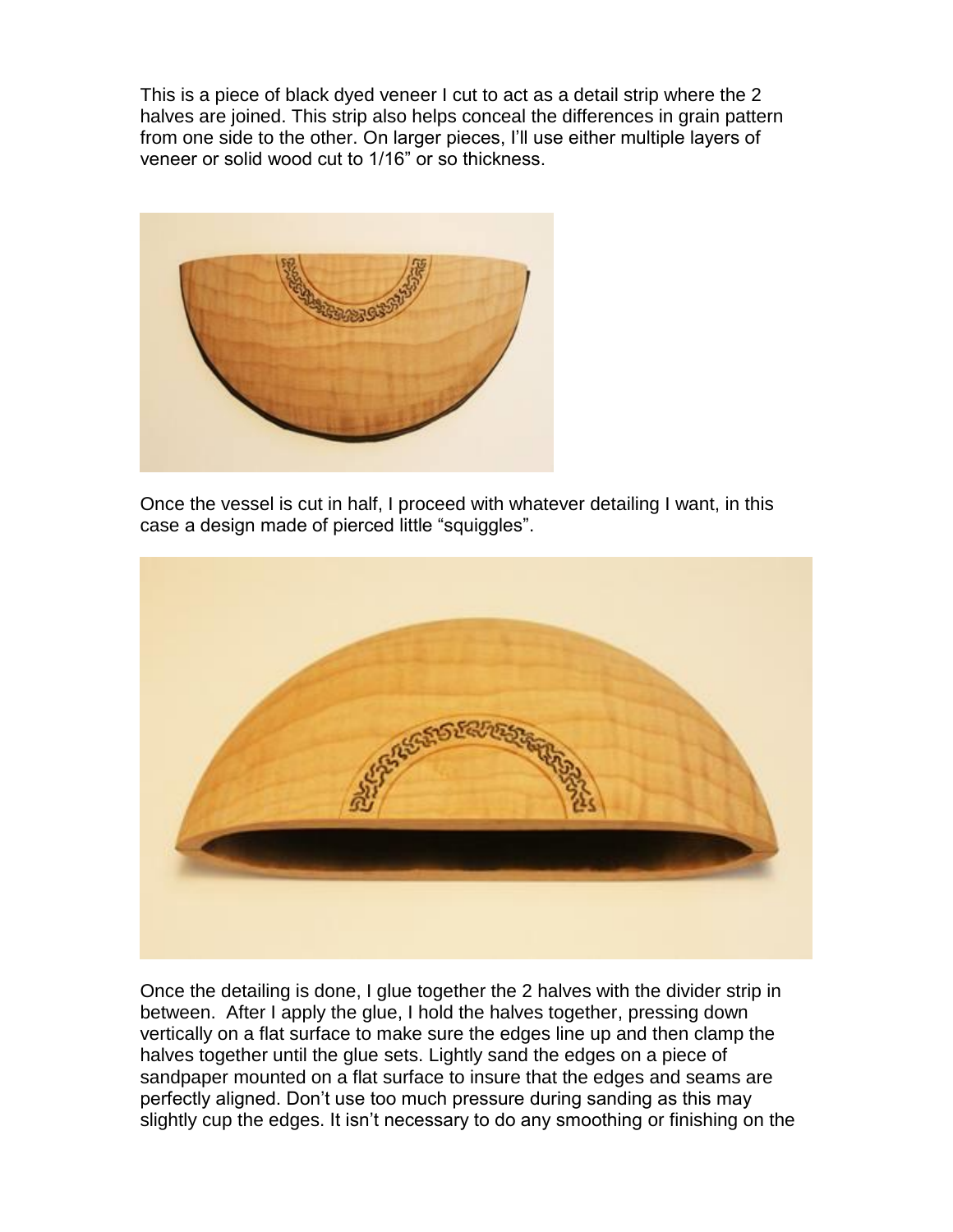inside since you can't really see it once the top is on. I often paint the inside black so nothing shows, giving the interior a bit of mystery.



The outline of the top has been traced on the blank, here a 1/8" piece of wenge. I've drawn a line through the center, using marks I made where the center spline is located. I divided the line in half and marked where the center of the hole will be.



The hole for the top finial has been drilled. The measurements I took earlier will insure that the hole will be in the center of the finished top. Don't make the hole wider than the distance between the 2 sides of the vessel at its center point.



The top has been glued to the vessel and the edges sanded smooth. It's important to not sand too aggressively and sand away any details.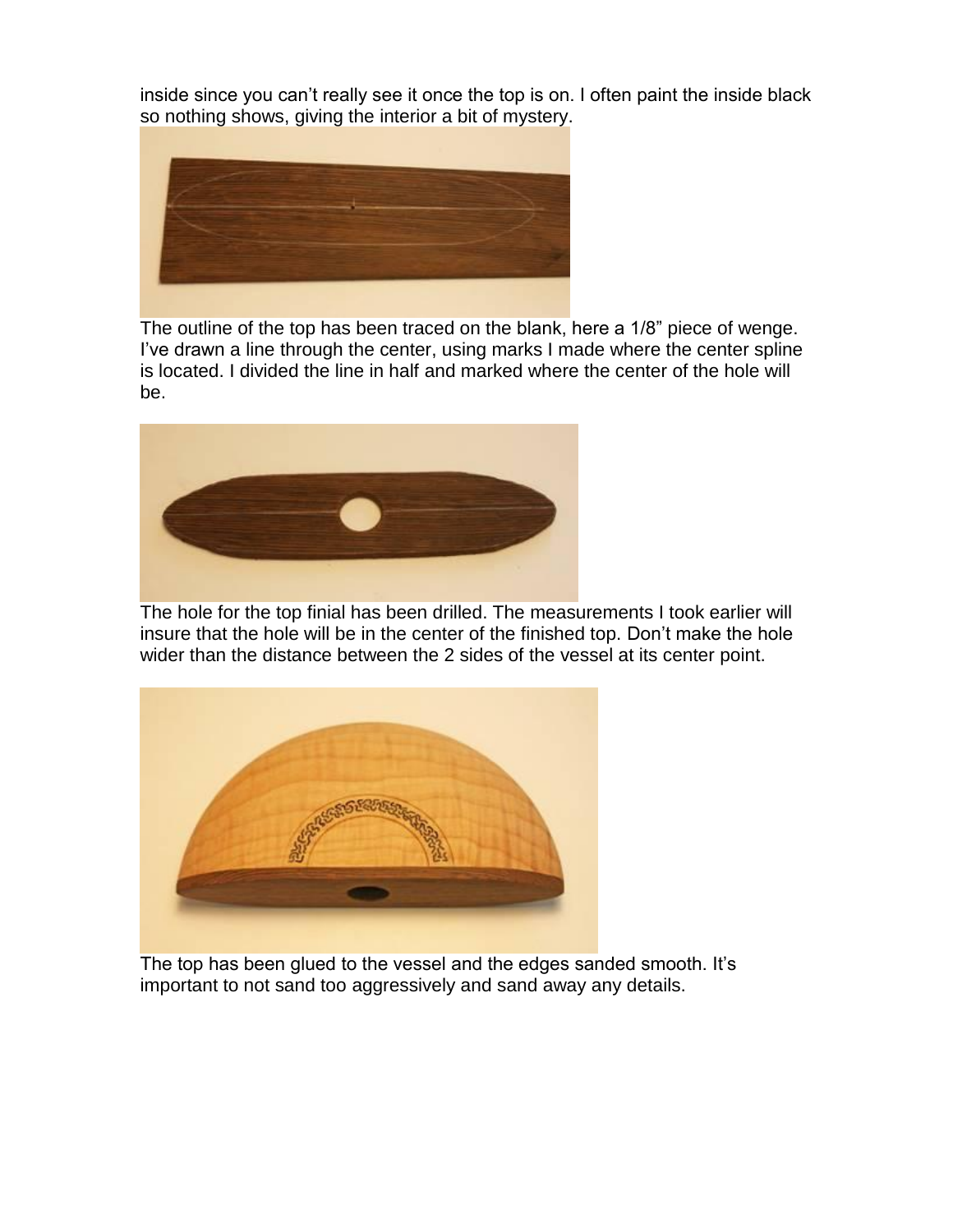

This is the completed vessel from the front, with the base and top completed.



This is an angle view showing the unique shape the split bowl technique offers.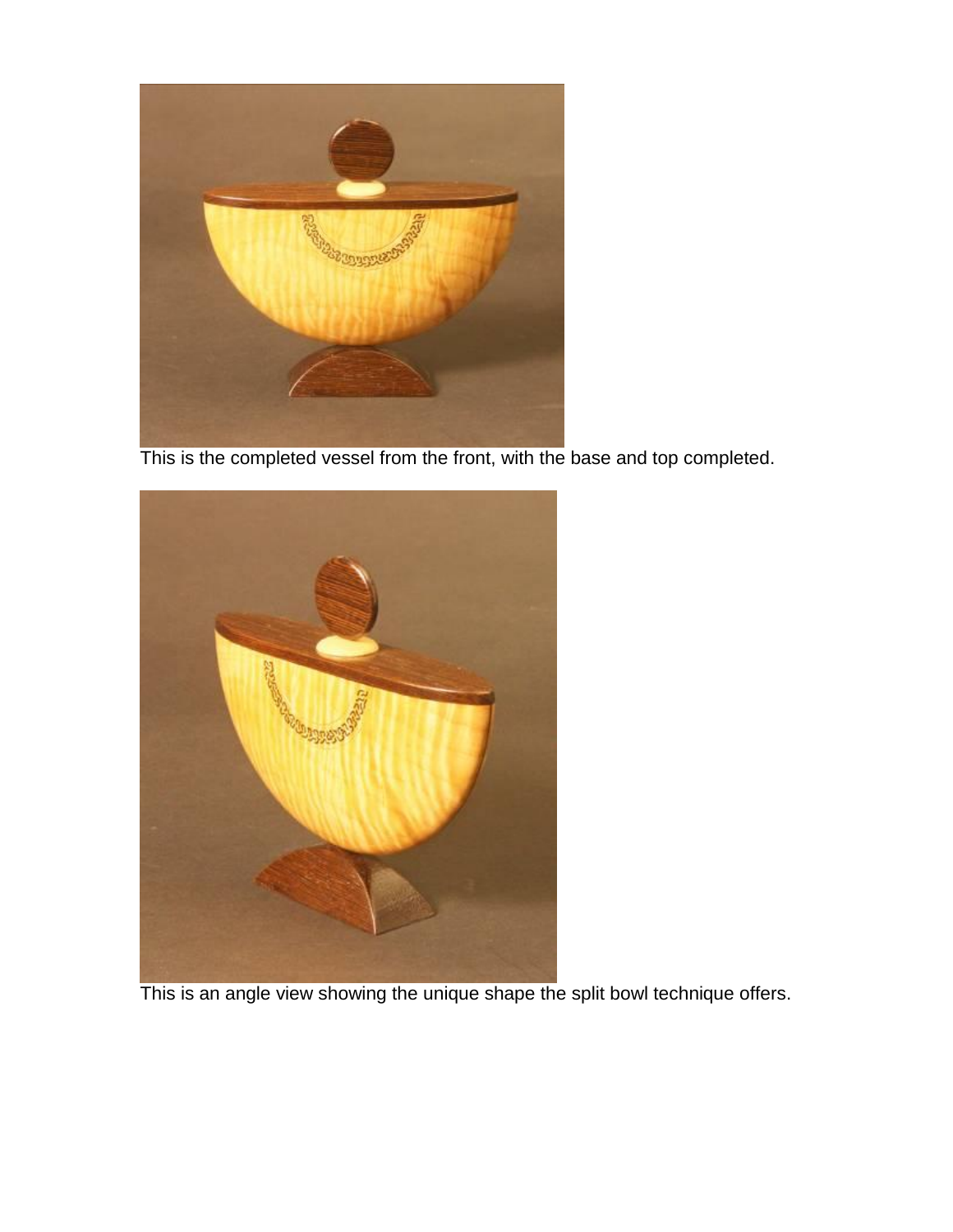

I like to add little surprises, so I put a small finial on the underneath side of the top.

The design possibilities are endless with this kind of vessel. You can make quarter round pieces or even narrower ones. They can be oriented in different directions and different size turnings can be combined to make unusual sculptural pieces.

These are example of pieces I've made using this process.